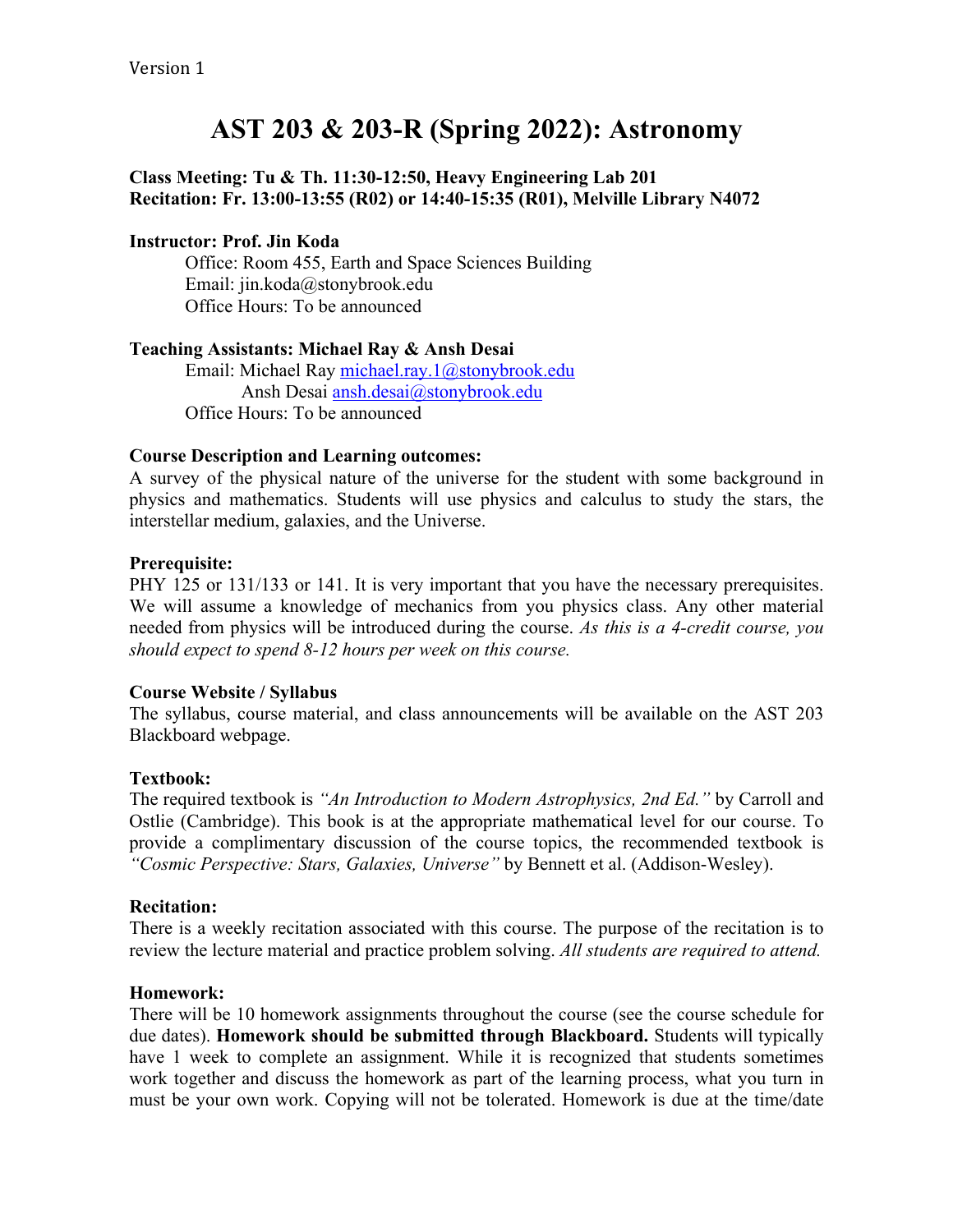listed on the assignment. Late homework received within 24 hours of the due date/time will be assessed a 20% penalty. **No late homework will be accepted after that 24-hour window.**

Homework grades will be posted to the Blackboard gradebook approximately 1 week after the due date, and the graded assignments will be returned in class. Students should report any errors/missing grades promptly. *No makeup of missed homework will be allowed, but two lowest homework scores will be dropped to accommodate all unforeseen circumstances.* The remainder will be averaged to compute your total homework percentage.

## **Observing Sessions:**

There will be no observing session scheduled for this course in this semester. Students are encouraged to attend the monthly Astronomy Open Night series, which may provide observing sessions throughout the semester.

## **Course Materials:**

The lecture notes used in class complement, but do not replace the course texts. *You are responsible for any information in the assigned readings that is not covered in the lectures. The course notes, homework, exams, and solutions are intended for AST 203 students only, and cannot be shared on third-party websites.*

## **Assigned Reading:**

Each lecture in the course schedule has chapter numbers listed next to it for both texts—this is your assigned reading. Students are expected to have read the assigned chapters in the required text before the corresponding lecture. Occasionally we will not cover a few sections in a chapter.

## **Exams:**

There are one midterm and one final exam. The exams will focus on the material since the previous exam. The final exam is *not* cumulative. For each of the exams, students are responsible for knowing the material presented in the lectures, recitations, assigned as homework, and in the assigned chapters of the text. Students are expected to come to class on-time on exam days, and late students may not be allowed to take the exam.

Students should not expect that they will be allowed to make up an exam. Reasons for wanting to make-up an exam will be judged on a case-by-case basis. Students wanting to make up an exam must have a valid excuse (e.g. athlete in University-related sporting event, jury duty, medical emergency), notify the instructor *before the scheduled exam*, and be prepared to provide documentation supporting their excuse.

## **Extra Credit:**

No extra credit is offered under any circumstance.

## **Course Grade:**

The final grade will be based on the homework, midterm, and final exam using the following weighting: homework: 40%, midterm: 30%, final exam: 30%. Computed this way, the overall course grade will range from 0–100. Letter grades will be based on a standard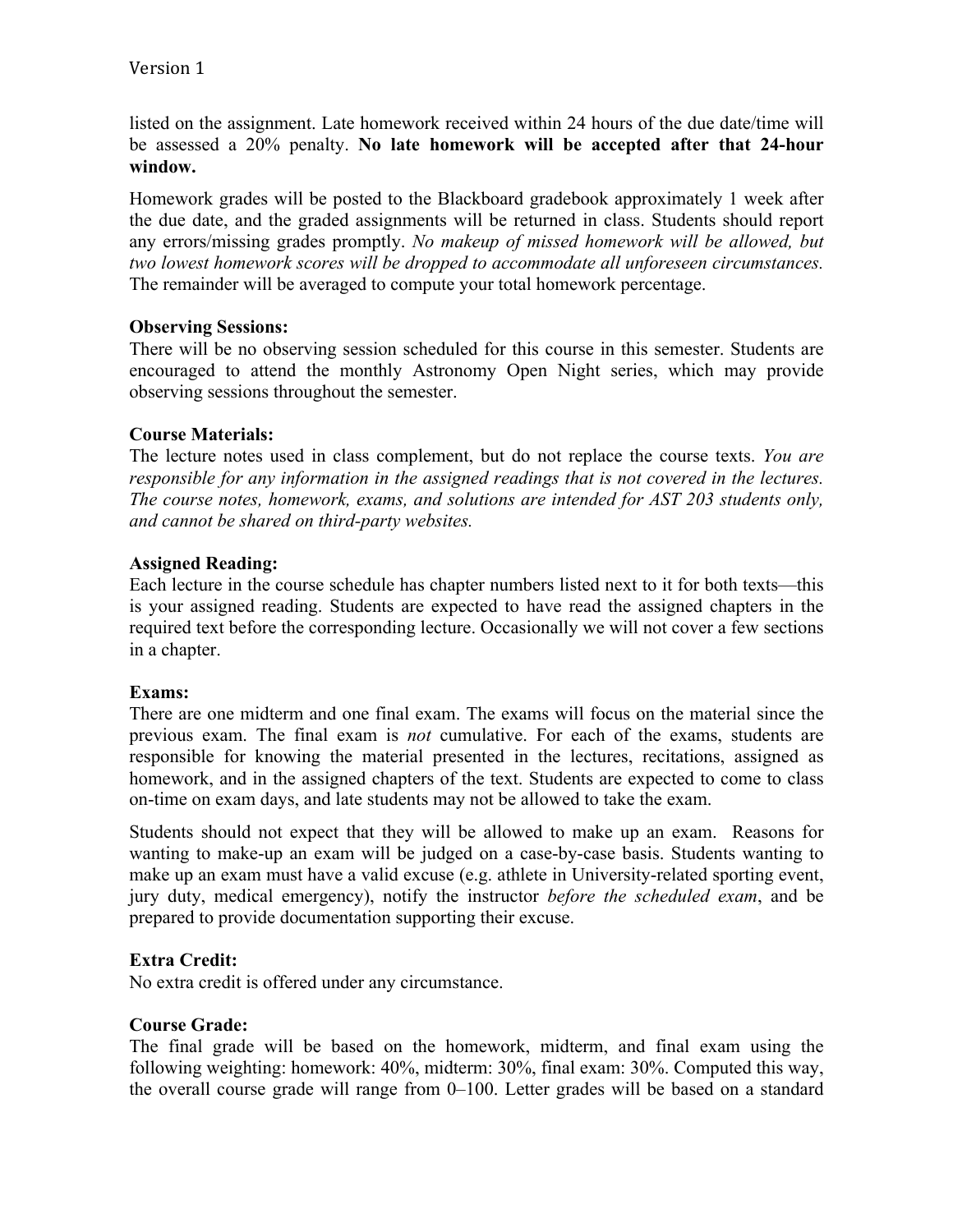grade scale (i.e. an overall score  $> 90-100$  would be an A or better). However, if necessary, a curve will be applied to the overall course grade, considering the overall performance of the class. For privacy reasons, grades will not be discussed via e-mail or phone.

## **Student Accessibility Support Center Statement:**

If you have a physical, psychological, medical or learning disability that may impact your course work, please contact Student Accessibility Support Center, ECC (Educational Communications Center) Building, Room 128, (631) 632-6748. They will determine with you what accommodations, if any, are necessary and appropriate. All information and documentation are confidential. Students who require assistance during emergency evacuation are encouraged to discuss their needs with their professors and Student Accessibility Support Center. For procedures and information go to the following website: https://www.stonybrook.edu/commcms/studentaffairs/dss/

## **Academic Integrity:**

Each student must pursue his or her academic goals honestly and be personally accountable for all submitted work. Representing another person's work as your own is always wrong. Faculty are required to report any suspected instances of academic dishonesty to the Academic Judiciary. Faculty in the Health Sciences Center (School of Health Technology & Management, Nursing, SocialWelfare, Dental Medicine) and School of Medicine are required to follow their school-specific procedures. For more comprehensive information on academic integrity, including categories of academic dishonesty, please refer to the academic judiciary website at http://www.stonybrook.edu/commcms/academic\_integrity/

## **Critical Incident Management:**

Stony Brook University expects students to respect the rights, privileges, and property of other people. Faculty are required to report to the Office of Judicial Affairs any disruptive behavior that interrupts their ability to teach, compromises the safety of the learning environment, or inhibits students' ability to learn. Faculty in the HSC Schools and the School of Medicine are required to follow their school-specific procedures. Further information about most academic matters can be found in the Undergraduate Bulletin, the Undergraduate Class Schedule, and the Faculty-Employee Handbook.

## **Electronic Communication:**

Email to your University email account is an important way of communicating with you for this course. For most students the email address is 'firstname.lastname@stonybrook.edu'. It is your responsibility to read your email received at this account. For instructions about how to verify your University email address see this:

http://it.stonybrook.edu/help/kb/checking-or-changing-your-mail-forwarding-address-in-theepo

If you choose to forward your University email to another account, we are not responsible for undeliverable messages.